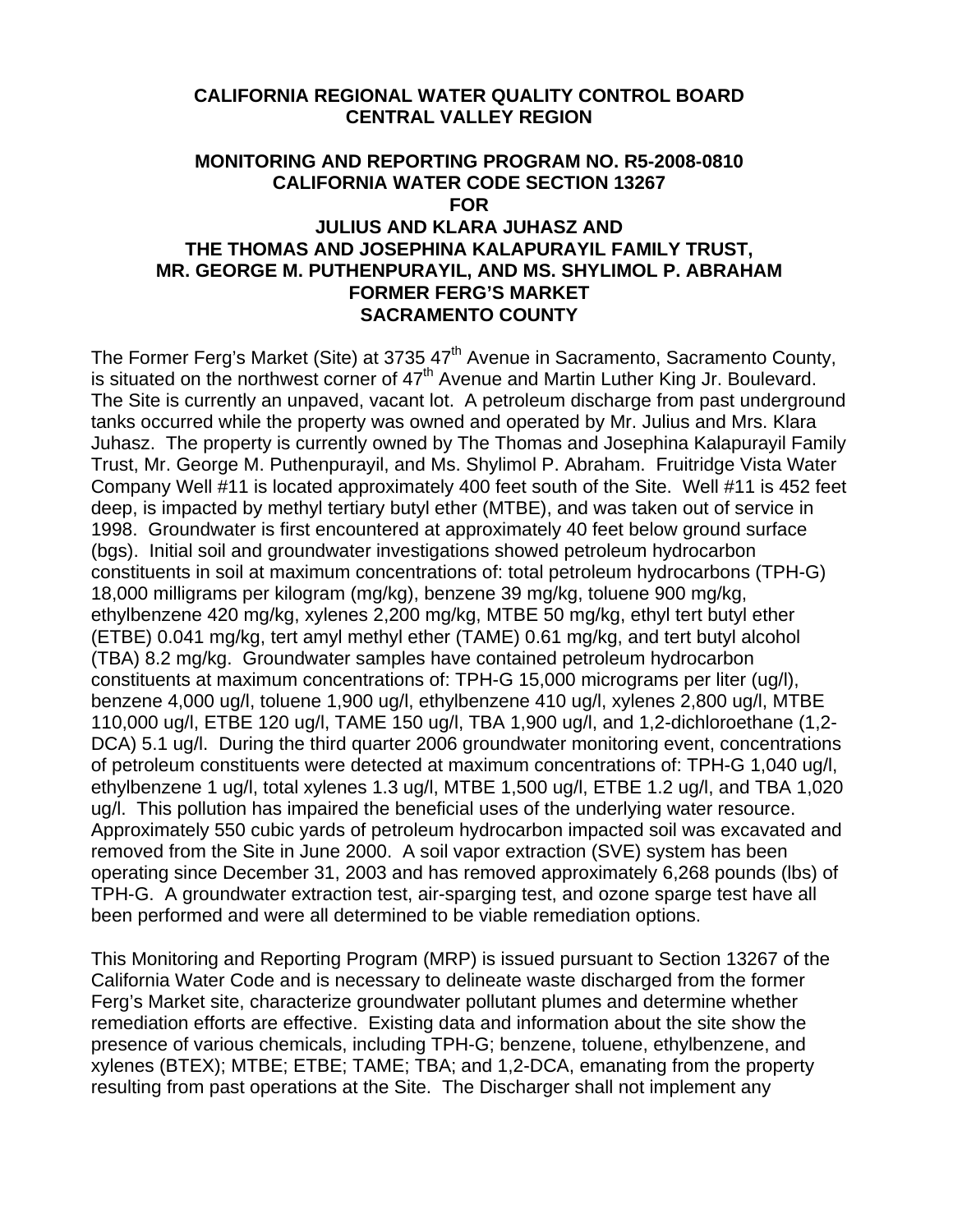changes to this MRP unless and until a revised MRP is issued by the Executive Officer of this Regional Water Board.

Prior to construction of any new groundwater monitoring or extraction wells, and prior to destruction of any groundwater monitoring or extraction wells, the Discharger shall submit plans and specifications to the Regional Water Board for review and approval. Once installed, all new wells shall be added to the monitoring program and shall be sampled and analyzed according to the schedule below.

## **GROUNDWATER MONITORING**

1. As shown on Figure 1, there are 22 groundwater monitoring wells, MW-1, MW-2, MW-3, MW-4, MW-4B, MW-5, MW-6, MW-7C, MW-7E, MW-8B, MW-8D, MW-9A, MW-9B, MW-9D, MW-10B, MW-11C, MW-11E, MW-12B, MW-12D, MW-12E, MW-13B, and MW-14B associated with the Ferg's Market site. The groundwater monitoring program for the 22 monitoring wells and any wells installed subsequent to the issuance of this MRP, shall follow the schedule below. Monitoring wells with free phase petroleum product or visible sheen shall be monitored, at a minimum, for product thickness and depth to water. The volume of extracted groundwater also shall be provided in quarterly monitoring reports. Short-term groundwater extraction was performed from Well MW-4B to remove the hexavalent chromium (Cr+6) generated during the long-term ozone sparge test. Sample collection and analysis shall follow standard EPA protocol.

|              | <b>SAMPLING FREQUENCY<sup>1</sup></b>                                                |                             |                                                                                                                                   |
|--------------|--------------------------------------------------------------------------------------|-----------------------------|-----------------------------------------------------------------------------------------------------------------------------------|
|              | Quarterly                                                                            | Semi-annually <sup>2</sup>  | <b>Annually</b> <sup>3</sup>                                                                                                      |
| <b>Wells</b> | MW-4B MW-8B MW-9A<br>MW-9B MW-10B MW-12B<br>MW-13B MW-14B MW-15A<br>MW-15B New Wells | MW-1 MW-2 MW-3<br>MW-4 MW-5 | MW-6 MW-7 $C^4$ MW-7E <sup>4</sup> MW-8D <sup>4</sup><br>$MW-9D4$ MW-11C <sup>4</sup> MW-11E <sup>4</sup><br>$MW-12D4$ MW-12 $E4$ |

<sup>1</sup> All wells shall be monitored quarterly for water levels and the presence and thickness of free product. <sup>2</sup> Wells shall be sampled semi-annually during the first and third quarters.

 $\frac{3}{4}$  Wells shall be sampled annually during the third quarter.

 Annual sampling frequency is contingent on the well remaining ND, if there is a detection in an annually sampled well sampling frequency for that well will revert to quarterly sampling.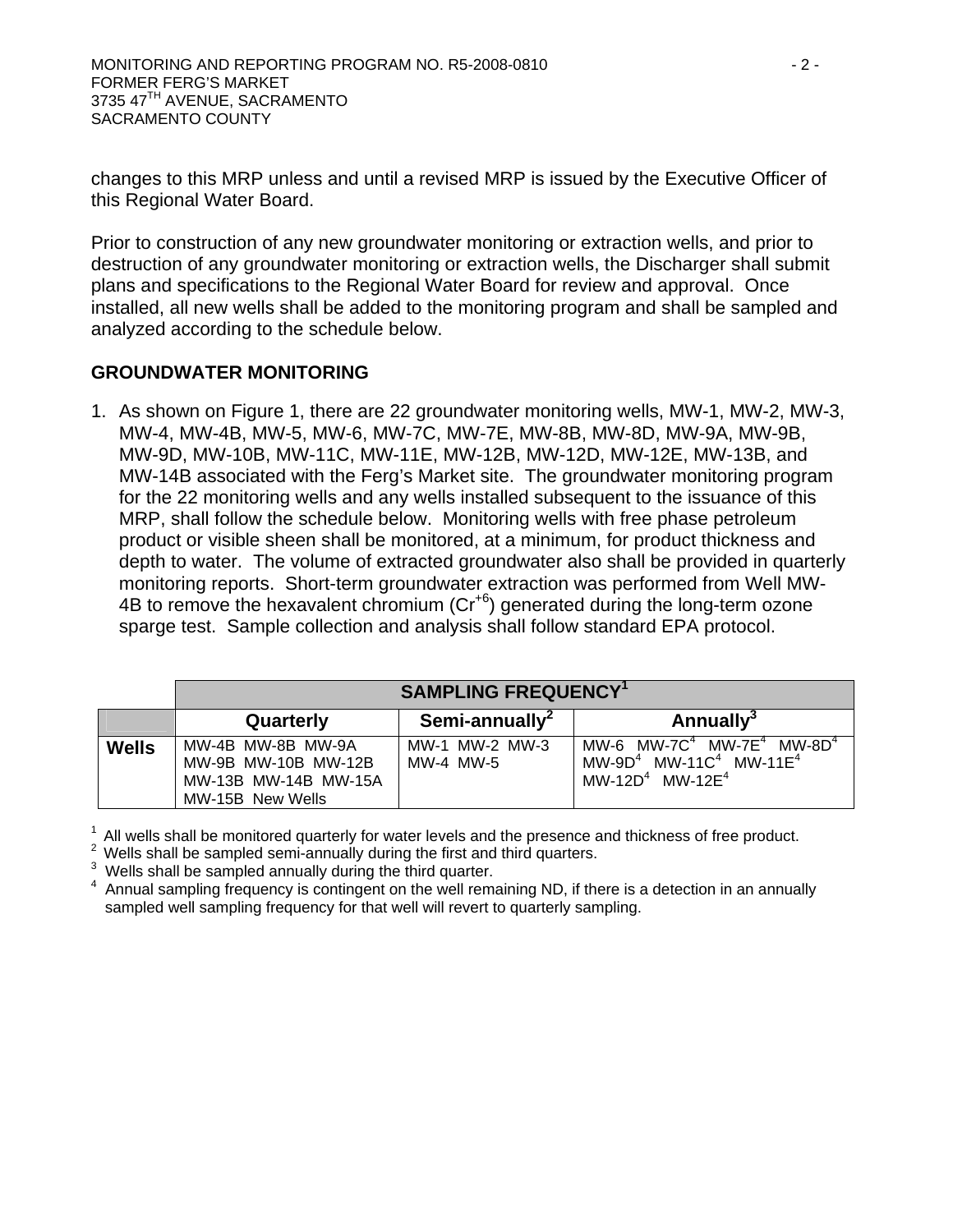| <b>Constituents</b>    | <b>EPA Analytical</b><br><b>Method</b> | <b>Maximum Practical Quantitation</b><br>Limit  |
|------------------------|----------------------------------------|-------------------------------------------------|
|                        |                                        | $\left(\underline{\mu}\underline{g}/I\right)^6$ |
| Depth to Groundwater   |                                        |                                                 |
| <b>Total Petroleum</b> | 8015M or 8260B                         | 50                                              |
| Hydrocarbons           | 8020 or 8260B                          | 0.5                                             |
| Benzene                | 8020 or 8260B                          | 0.5                                             |
| Toluene                | 8020 or 8260B                          | 0.5                                             |
| Ethylbenzene           | 8020 or 8260B                          | 0.5                                             |
| Xylenes                | 8260B                                  | 0.5                                             |
| <b>MTBE</b>            | 8260B                                  | 5                                               |
| TBA                    | 8260B                                  | 0.5                                             |
| <b>TAME</b>            | 8260B                                  | 0.5                                             |
| <b>DIPE</b>            | 8260B                                  | 0.5                                             |
| <b>ETBE</b>            | 8260B                                  | 50                                              |
| Ethanol                | 8260B                                  | 100                                             |
| Methanol               | 8260B                                  | 0.5                                             |
| 1,2-Dichloroethane     | 7199                                   | 1.0                                             |
| Hexavalent Chromium    |                                        |                                                 |

<sup>5</sup> Report all discrete peaks identified during the normal course of analysis.<br><sup>6</sup> All concentrations between the Method Detection Limit and the Practical.

 $6$  All concentrations between the Method Detection Limit and the Practical Quantitation Limit shall be reported as trace.<br><sup>7</sup> Analysis for Hexavalent Chromium is required for Wells MW-4, MW-4B, and MW-13B.

## **REPORTING**

- 2. When reporting the data, the Discharger shall arrange the information in tabular form so that the date, the constituents, and the concentrations are readily discernible. The data shall be summarized in such a manner as to illustrate clearly the compliance with this Order. In addition, the Discharger shall notify the Regional Water Board within 48 hours of any unscheduled shutdown of any soil vapor and/or groundwater extraction system.
- 3. As required by the California Business and Professions Code Sections 6735, 7835, and 7835.1, all reports shall be prepared by a registered professional or their subordinate and signed by the registered professional.
- 4. The Discharger shall submit a paper copy of the quarterly report to this Regional Water Board office and submit the quarterly electronic data reports, which conform to the requirements of the California Code of Regulations, Title 23, Division 3, Chapter 30, electronically over the internet to the Geotracker database system. Both the paper copy and the electronic submittal are due by the 1st day of the second month following the end of each calendar quarter by **1 February, 1 May, 1 August, and 1 November**, until such time as the Executive Officer determines that the reports are no longer necessary. Each quarterly report shall include the following minimum information:
	- (a) A description and discussion of the groundwater sampling event and results, including trends in the concentrations of pollutants and groundwater elevations in the wells, how and when samples were collected, and whether the pollutant plume(s) is delineated.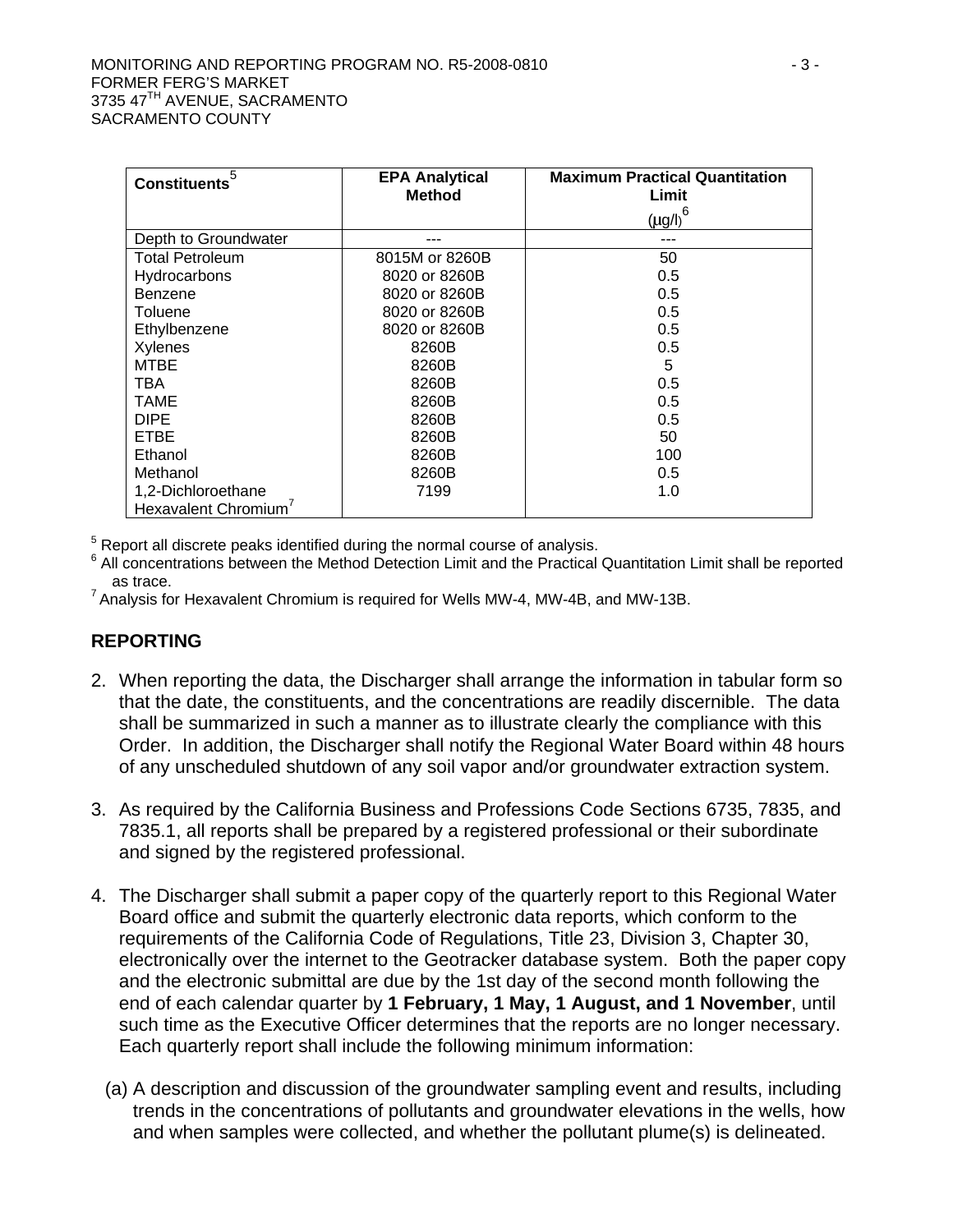- (b) Field logs that contain, at a minimum, water quality parameters measured before, during, and after purging, method of purging, depth of water, volume of water purged, etc.
- (c) Groundwater contour maps for all groundwater zones, if applicable.
- (d) Concentration contour maps for all groundwater zones for TPH-G, benzene, MTBE, and TBA, if applicable.
- (e) A table showing well construction details such as well number, groundwater zone being monitored, ground surface elevation, screen interval, bentonite interval, filter pack interval, and total depth of the well.
- (f) A table showing historical lateral and vertical (if applicable) down-gradient directions and gradients.
- (g) Cumulative data tables containing the water quality analytical results and depth to groundwater.
- (h) A copy of the laboratory analytical data report.
- (i) If applicable, the status of any ongoing remediation, including cumulative information on the mass of pollutant removed from the subsurface, system operating time, the effectiveness of the remediation system, and any field notes pertaining to the operation and maintenance of the system.
- (j) If applicable, the reasons for and duration of all interruptions in the operation of any remediation system, and actions planned or taken to correct and prevent interruptions.
- 5. The Fourth Quarter Groundwater Monitoring Report, due **1 February** of each year shall be an expanded report and will include the following additional information/items:
	- (a) Tabular summaries of all data obtained during the year.
	- (b) Graphical summaries, of TPH-G, BTEX, MTBE, and TBA concentrations, groundwater elevation data, and remediation system operation versus time for wells MW-1, MW-2, MW-3, MW-4, MW-4B, MW-5, MW-6, MW-12B, and MW-13B, and additional wells as request by Regional Water Board staff.
	- (c) A rose diagram presenting groundwater flow direction and magnitude data.
	- (d) Contaminant concentration contour maps for TPH-G, benzene, MTBE, and TBA for each quarter from the previous year, if applicable.
	- (e) A discussion of the long-term trends in the concentrations of the pollutants in the groundwater monitoring wells.